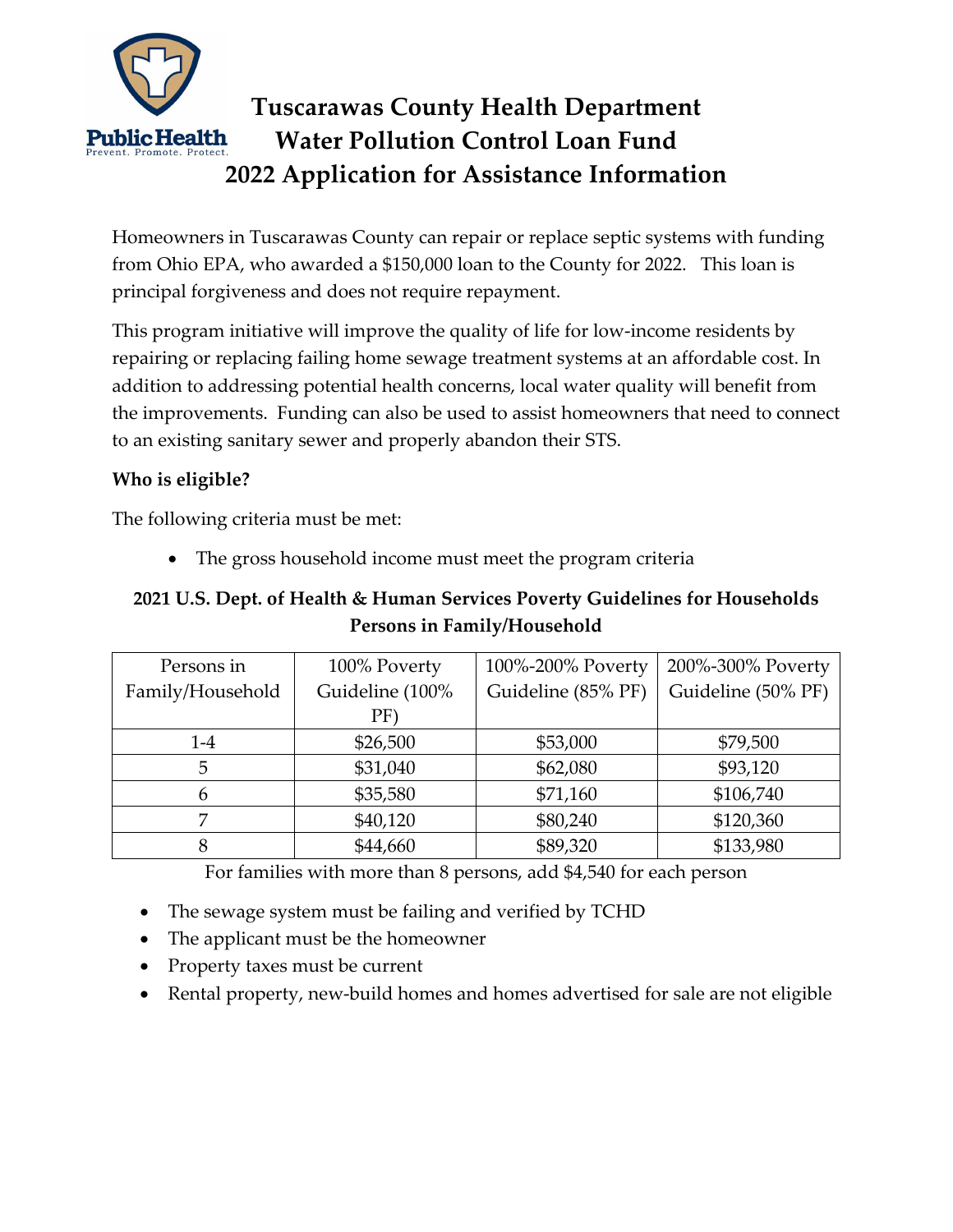## **How homeowners will be selected:**

- Applications will be selected based on the financial need and the severity of the sewage system failure
- The severity of the failure will be the primary factor followed by financial need
- The order of the receipt of the applications will be considered as a final factor

# **Does it cost anything to apply?**

There is NO cost to apply for the program

# **Additional Information**

- Applications will be accepted through the duration of grant program, or until all grant funding is expended
- TCHD will conduct a site visit to evaluate the status of the sewage treatment system failure or verify that the dwelling is in need of making connection to an existing sanitary sewer.
- Applicants who receive 85% or 50% funding must pay the remaining funds in full before work can begin
- The homeowner does not choose the contractor, TCHD contracts with our local CHIP office who selects the contractor based on completive bids
- The homeowner must allow TCHD, contractors and EPA representatives to enter the property to make inspections
- The sewage treatment system repair will create a messy environment
- TCHD is required to inspect all sewage treatment systems that have been altered or installed within 12 months
- Before any work can begin, permits must be obtained from TCHD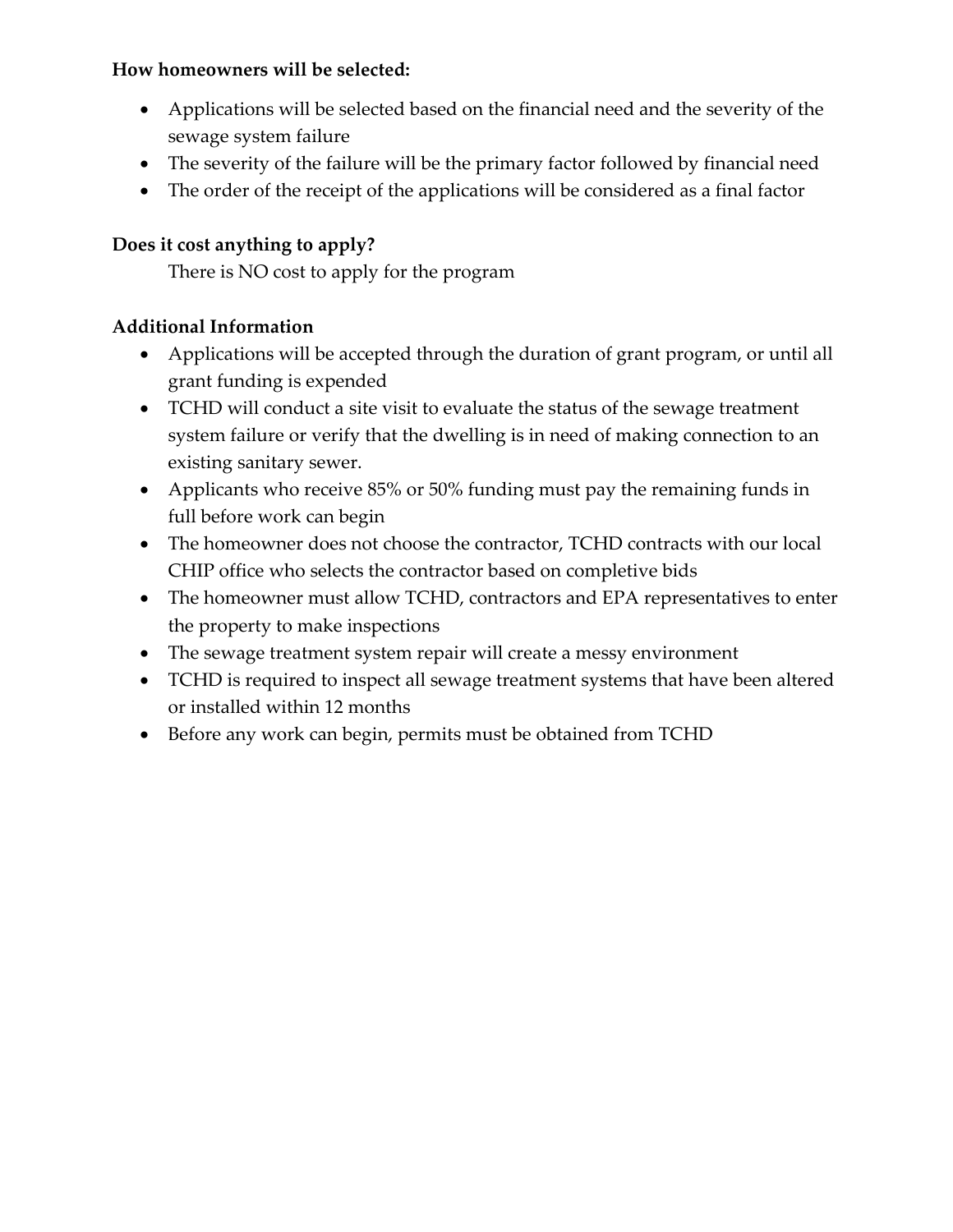# **Tuscarawas County Health Department Water Pollution Control Loan Fund 2022 Application for Assistance**

This application is used to determine your eligibility fir household sewage treatment system repair, replacement or connection to an existing sanitary sewer. Tuscarawas County Health Department is administering this program which is funded through the Water Pollution Control Loan Fund (WPCLF) from the Ohio Environmental Protection Agency. Completing this application does not commit or obligate you in any way and it is not a guarantee for funding assistance.

| <b>Applicant Information</b>            |              |                                                        |                   |  |
|-----------------------------------------|--------------|--------------------------------------------------------|-------------------|--|
| <b>First Name</b>                       | Last Name    |                                                        | Social Security # |  |
| <b>Property Address</b>                 |              |                                                        |                   |  |
|                                         |              |                                                        |                   |  |
| City/Village/Township                   | <b>State</b> |                                                        | Zip Code          |  |
|                                         |              |                                                        |                   |  |
| Parcel Number                           |              | <b>Phone Number</b>                                    |                   |  |
|                                         |              |                                                        |                   |  |
| <b>Marital Status</b>                   |              | Are you the homeowner and occupant of the<br>property? |                   |  |
| Number of people living in the home     |              | Number of bedrooms                                     |                   |  |
| Water Supply (City, Well, Cistern, Etc) |              |                                                        |                   |  |

#### **Household Sewage Treatment System Information**

What is the approximate age of your existing system?

Do you have sewage "ponding" or surfacing on the ground? If so, how often?

Is there an urgent safety issue (tank collapse)? If so, please describe:

In addition to, or other than the above why do you believe your system is failing?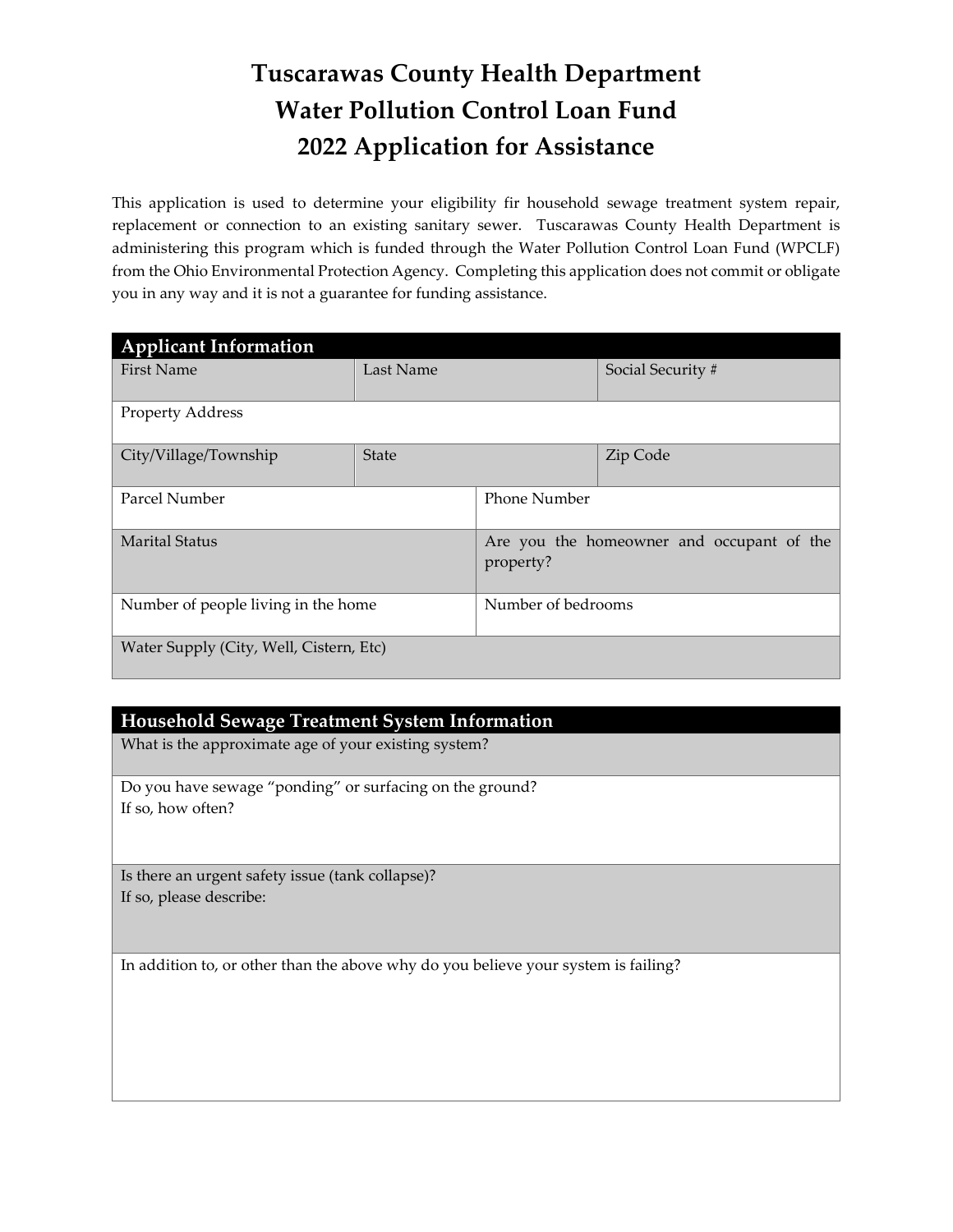| <b>Applicant Employment Information</b> |                              |
|-----------------------------------------|------------------------------|
| <b>Employer Name:</b>                   |                              |
| <b>Employer Address:</b>                |                              |
| Length of Employment:                   | <b>Annual Gross Salary:</b>  |
| Hourly Wage:                            | Monthly Tips (If Applicable) |
| Other Wages: (Please list)              |                              |

| Other Household Members (Other than Above Applicant) |              |               |                       |                    |
|------------------------------------------------------|--------------|---------------|-----------------------|--------------------|
| Name                                                 | Relationship | Date of Birth | <b>Income Sources</b> | Total Income for   |
|                                                      |              |               |                       | the last 12 months |
|                                                      |              |               |                       |                    |
|                                                      |              |               |                       |                    |
|                                                      |              |               |                       |                    |
|                                                      |              |               |                       |                    |
|                                                      |              |               |                       |                    |
|                                                      |              |               |                       |                    |
|                                                      |              |               |                       |                    |
|                                                      |              |               |                       |                    |
|                                                      |              |               |                       |                    |
|                                                      |              |               |                       |                    |

## **Note: Income verification for all the above listed household members must be provided with this application**

## **Required Documents**

## **A. Home Ownership Verification**

- Copy of the property deed
- Copy of the title to the home, if applicable
- Copy of paid property taxes

## **B. Income Verification**

- Last 3 months of pay stubs
- Monthly social security
- Monthly disability
- Monthly pension
- Monthly unemployment
- Monthly income from rental properties
- Last year's income tax return, if self-employed only

If no income, include a letter stating how your bills are being paid. Sign and date the letter.